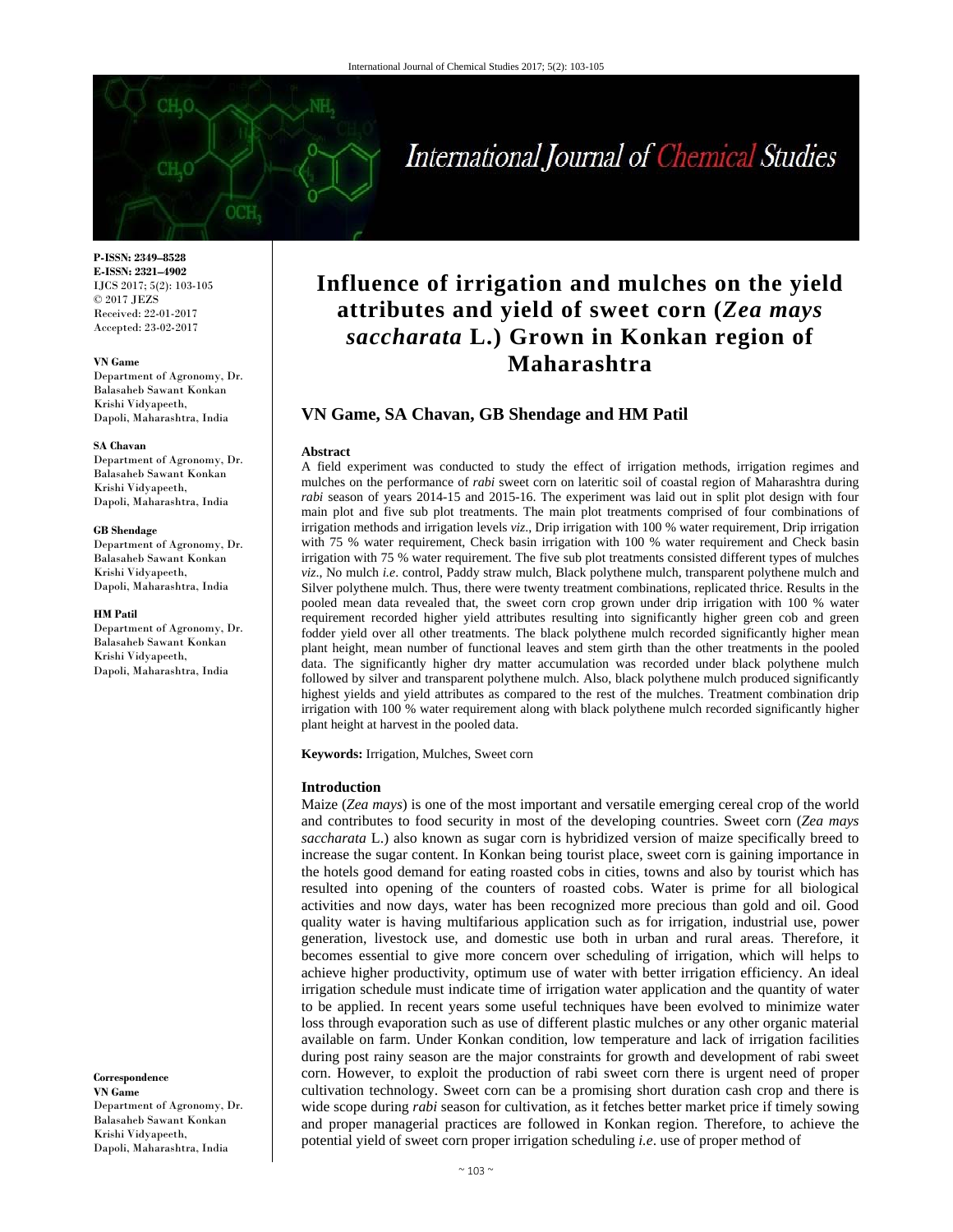irrigation, proper quantity of irrigation water and use of different mulches can envisage not only the productivity of the crop but it will also sustain the soil health.

#### **Materials and Methods**

The present investigation was undertaken during *rabi* season of years 2014-2015 and 2015-2016 to evaluate the, effect of irrigation methods, irrigation regimes and mulches on the performance of *rabi* sweet corn (*Zea mays saccharata* L.). The experiment was laid out in Agronomy Farm, College of Agriculture, Dr. Balasaheb Sawant Konkan Krishi Vidyapeeth, Dapoli, dist. Ratnagiri. The soil of experimental plot was sandy clay loam in texture, moderately acidic in reaction with moderately high in organic carbon content. The field experiment was laid out in split plot design comprising of twenty treatment combinations replicated thrice. The main plot treatments comprised of four combinations of irrigation methods and irrigation levels *viz*., Drip irrigation with 100 % water requirement  $(ID_{100})$ , Drip irrigation with 75 % water requirement  $(ID_{75})$ , Check basin irrigation with 100 % water requirement (IC<sub>100</sub>) and Check basin irrigation with 75 % water requirement  $(IC_{75})$ . The five sub plot treatments consisted different types of mulches *viz*., No mulch *i.e*. control  $(M_0)$ , Paddy straw mulch  $(M_1)$ , Black polythene mulch  $(M_2)$ , Transparent polythene mulch  $(M_3)$  and Silver polythene mulch (M4). The gross plot size of each treatment was 3.60 m X 3.00 m and net plot size was 2.40 m X 2.60 m, respectively. Drip irrigation system with 16 mm lateral was installed. The emitters were 60 cm apart and had a constant discharge rate of 4 LPH. The drip irrigation laterals were installed before spreading the mulch and the dripper were checked for the discharge. The plot area as per the treatment was covered with paddy straw mulch, black polythene mulch, transparent polythene mulch and silver polythene mulch before sowing. Polythene mulches used for mulching had 120 cm width, 25 micron thickness with 100 % elasticity. The border of polythene mulch was incorporated in the soil for trapping of heat and to avoid disturbance from wind. Round holes were made at the spacing of 60 x 20 cm with the help of GI pipe of 2 inch diameter. Paddy straw mulch of 5 cm thickness was spread over the respective plots.

# **Results and Discussion**

# **Effect of irrigation**

Drip irrigation with 100 % water requirement  $(ID<sub>100</sub>)$  and 75 % water requirement (ID75) recorded statistically similar length of cob and these two treatments recorded significantly more length of cob than the remaining irrigation treatments *viz.*, check basin irrigation with 100 % ( $IC_{100}$ ) and 75 % water requirement  $(IC_{75})$  which were at par with each other during both the years and in the pooled data. Further, in respect of the girth of cob and number of kernel rows per cob; all the irrigation treatments were at par with each other. However, numerically the irrigation treatments can be arranged in the following descending order *i.e.*  $ID_{100} > ID_{75} > IC_{100} > IC_{75}$ .

Drip irrigation with 100 % water requirement  $(ID<sub>100</sub>)$  recorded significantly more weight of sweet corn cob with husk than the remaining treatments. It was followed by drip irrigation with 75 % water requirement (ID<sub>75</sub>), check basin irrigation with 100 % water requirement  $(IC_{100})$  and 75 % water requirement  $(IC_{75})$  in the descending order of significance in the pooled mean.

Drip irrigation with 100 % water requirement  $(ID<sub>100</sub>)$  and 75 % water requirement  $(ID_{75})$  recorded statistically similar green cob yield and green fodder yield which was significantly superior over check basin irrigation with 100 % ( $IC<sub>100</sub>$ ) and 75 % water requirement  $(IC_{75})$ . However, treatment check basin irrigation with 75 % water requirement  $(IC_{75})$  recorded significantly lower green cob and fodder yield then rest of the treatments. This may be ascribed to the beneficial effect of drip irrigation method on yield attributes which might have contributed to increased growth and development parameters, which finally enhanced the green cob yield of the sweet corn. These results corroborated the findings of Basawa *et al.*  (2012) [1], More *et al.* (2013) [4] and Painyuli *et al.* (2013) [6]. Maintenance of adequate soil rhizosphere moisture by the drip irrigation method established significantly higher green cob yield, green fodder yield and total biomass yield than the check basin irrigated sweet corn, during both the years of experimentation. These findings are in line with the findings of and Bharati *et al.* (2007) [2], Patil *et al*. (2008) [7] and Nalayini *et al.* (2009)<sup>[5]</sup>. Interactions were non significant.

#### **Effect of mulches**

The cob length, girth of cob and mean weight of sweet corn cob were significantly influenced by the different mulches in the pooled mean the trend was similar. The sweet corn grown with black polythene mulch recorded significantly higher values then rest of the mulches. Further, it was followed by silver polythene mulch and transparent polythene mulch which were at par with each other and significantly superior over paddy straw mulch  $(M_1)$  and no mulch in respect of all the above referred observations in the pooled data. However, control treatment recorded significantly lower values than all the mulches in the pooled mean. Black polythene mulch recorded significantly the highest green cob yield and green fodder yield over rest of the treatments. It was followed by silver polythene mulch and transparent polythene mulch which were at par with each other and significantly superior over paddy straw mulch and control during both the years and in the pooled data. Sweet corn grown without mulch *i.e*. control recorded significantly the lowest cob and fodder yield in the pooled mean. Singh (2005)<sup>[8]</sup> reported that the higher yield with black polyethylene mulch may be owing to complete elimination of weeds, higher soil moisture availability and better soil temperature during the crop season. Nalayini *et al.* (2009)<sup>[5]</sup> reported that this might be due to better partitioning of assimilates under mulching. Interactions were non-significant.

**Table 1:** Mean length of cob (cm), girth of cob (cm), weight of cob with husk (g), green cob yield (t ha<sup>-1</sup>) and green fodder yield  $(t \, \text{ha}^{-1})$  of sweet corn as influenced by the different treatments in the pooled mean of two years (2014-15 and 2015-16)

| <b>Treatments</b>                                                   |        |        | Mean length Mean girth Mean weight of Mean green Mean green |       |       |  |  |  |
|---------------------------------------------------------------------|--------|--------|-------------------------------------------------------------|-------|-------|--|--|--|
|                                                                     | of cob | of cob | cob with husk cob vield fodder vield                        |       |       |  |  |  |
| <b>Main plot: Irrigation</b>                                        |        |        |                                                             |       |       |  |  |  |
| ID <sub>100</sub> : Drip irrigation with 100 $\%$ water requirement | 19.30  | 16.02  | 456.33                                                      | 24.99 | 30.53 |  |  |  |
| $ID_{75}$ : Drip irrigation with 75% water requirement              | 18.92  | 15.92  | 431.75                                                      | 24.02 | 28.77 |  |  |  |
| $IC100$ : Check basin irrigation with 100% water requirement        | 18.00  | 15.66  | 414.55                                                      | 21.32 | 25.67 |  |  |  |
| $IC_{75}$ : Check basin irrigation with 75 % water requirement      | 17.74  | 15.60  | 395.77                                                      | 19.33 | 23.44 |  |  |  |